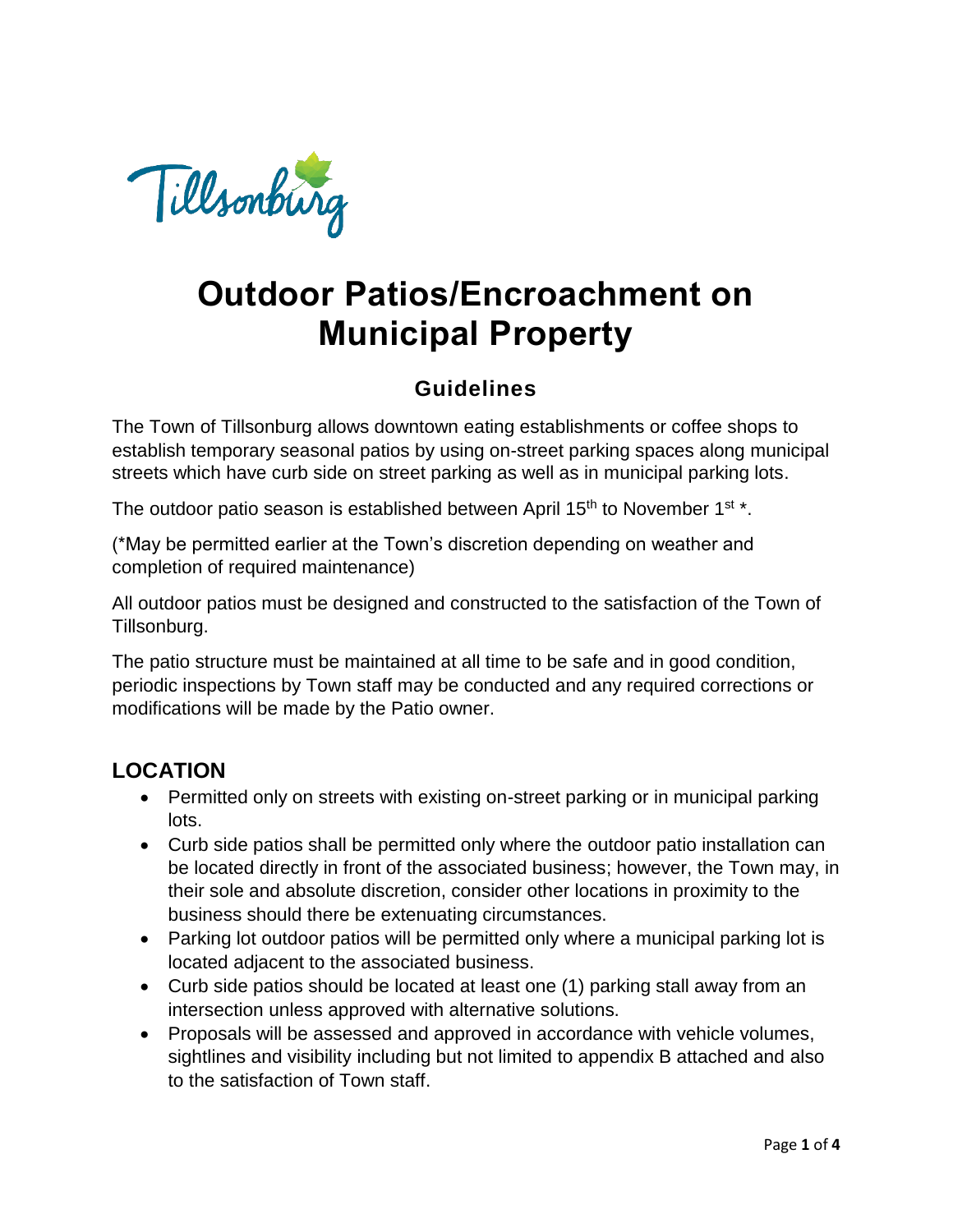- Proposals must not obstruct underground utility access, electrical transformer vaults, utility boxes, loading zones, transit stops and other infrastructure
- Proposals must avoid conflicts with existing pedestrian crossings.
- Jersey barriers may be requested to assist with delineation of the patio area and also to support with separation between the patio and vehicular traffic.

#### **DESIGN STANDARDS**

- All parts of the outdoor patio must adhere to Ontario Regulation 191/11 Integrated Accessibility Standards Part IV.1 Design of Public Spaces Standards.
- Where there are residential dwellings in the same building the outdoor patio should not interfere with the ability of first responders to access the building.
- Any outdoor patio deck or sidewalk by-pass design will vary depending on the slope of the street and the overall design of the structure. The sub-structure must accommodate the crown of the road and provide a level surface for the patio.
- Any gates must swing into the patio space and not obstruct the sidewalk
- Tables shall not exceed a height of 0.865 metres (34") above the finished floor of an outdoor patio.
- No umbrellas or other treatments can extend into the sidewalk or travelled portion of the roadway.
- Any lighting will be subject to review and shall be designed and installed in such a way as to not create a visual or physical distraction to the travelling public on the sidewalk or roadway.
- The outside edge of the outdoor patio must be at least 0.5m (20") from the travelled portion of the roadway, creating a 0.5m (20") clear zone.
- At each end of the parking space, wheel stops must be placed 1.2m (48") from the edge of patio to provide a buffer from the next parking stall.
- Proposals must have vertical elements that that are at least 1.2m (48") high that make them visible to traffic, such as flexible posts or bollards or landscape planters and include reflective elements so as to be visible by traffic at night. These elements should be placed 0.5m (20") from both corners of the outdoor patio and be in line with the edge of the patio that is parallel to the travelled portion of the roadway.
- The patio surface must be designed for easy removal and to prevent damage to the underlying infrastructure. The applicant's plan for affixing wheel stops and flexible reflective posts must be included as part of the application package and requires acceptance by the Town.
- Guardrails or Railings must be present on at least the three sides of an outdoor patio located within an on-street parking area and shall be constructed to the following specifications:
	- $\circ$  must be a minimum of 0.91m (36") and no higher than 1.07m (42") in height.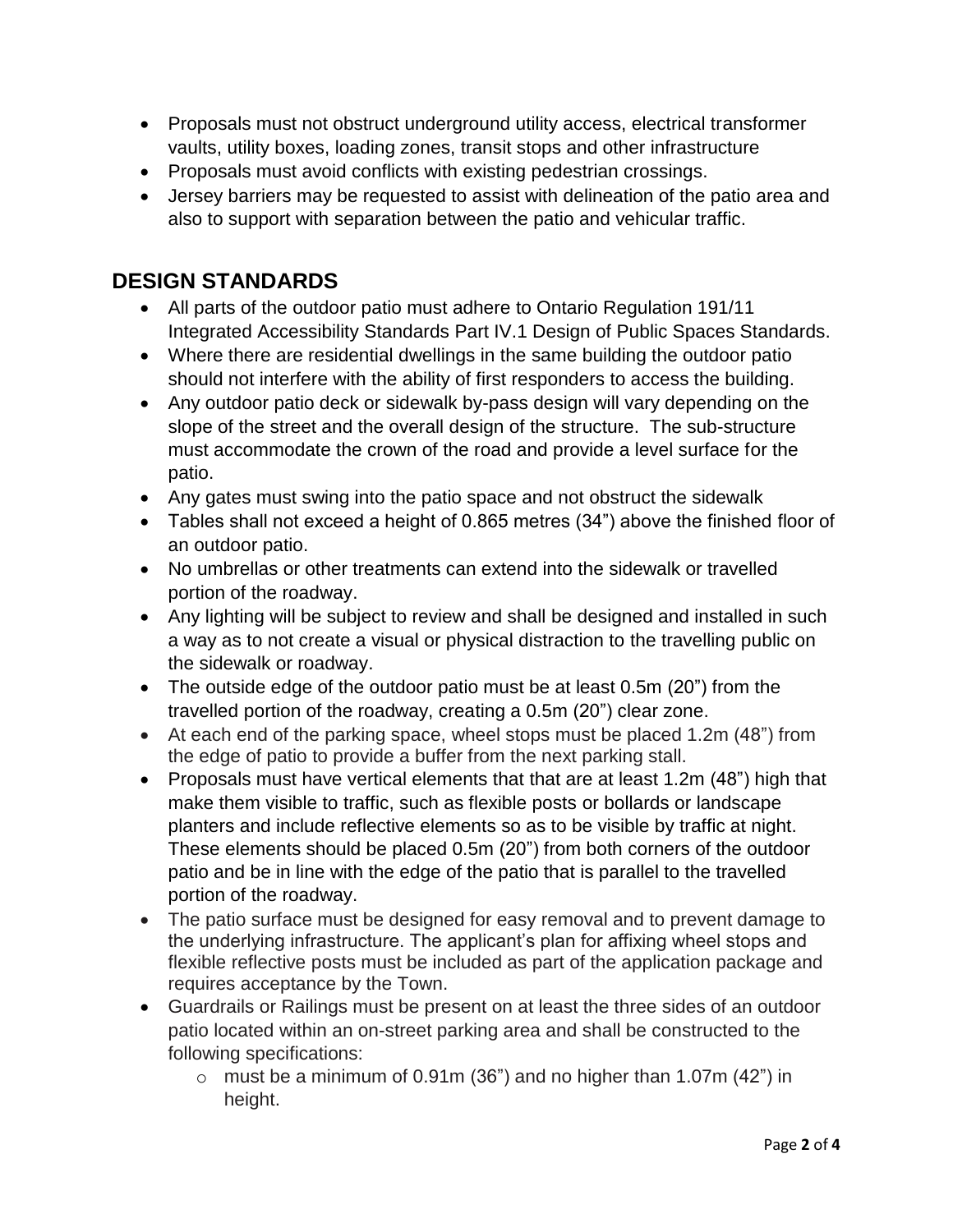- $\circ$  must be designed and attached in a manner to resist a concentrated load at any point of not less than 1 kN, and,
- o must be designed and attached in a manner to resist a uniformly distributed load of 0.75 kN/m.
- The outdoor patio must not interfere with proper drainage of the roadway (curbs/catch basins in the immediate area must be free of obstructions)
- Any necessary maintenance completed by the Town will be at cost of staff time plus administration.

# **COPY OF CURRENT LIABILITY INSURANCE**

 General Liability Insurance from an insurer licensed in the Province of Ontario for \$2 million per occurrence with an aggregate limit of no less than \$5 million to the Town of Tillsonburg against any liability for property damage or personal injury, negligence including death which may arise from the applicant's operations under this agreement. The Town of Tillsonburg must be included as an "Additional Named Insured". In addition, the Commercial General Liability shall contain Cross Liability and Severability Clauses and Products & Completed Operations coverage including a standard contractual liability endorsement.

# **ADDITIONAL CRITERIA**

- Any outdoor patio arrangement must accommodate 2m physical distancing (if required) within the proposed layout.
- Smoking shall be prohibited on any outdoor patio, pursuant to the Smoke-Free Act with 'no smoking' signage posted at the entrance/exit.
- Applicants must provide notice to adjacent business neighbours of their proposals.
- Applicants accept responsibility for any and all damages that occur to the platform or patio and associated fixtures and chattels.
- Electrical power cords or any device that crosses the travelled portion of the sidewalk will not be permitted.
- All eating establishment or coffee shop must provide a minimum of 6 nonalcoholic menu items.
- Outdoor food preparation will not be permitted
- Business owners interested in obtaining a liquor license for the outdoor patio will require license approval from the AGCO. This is a separate process to be undertaken by the applicant.
- Businesses are required to maintain the occupied space free of litter and debris during occupancy and immediately after the structure is removed.
- The Applicant agrees to comply with the hours of operation established in any subsequent lease agreement.